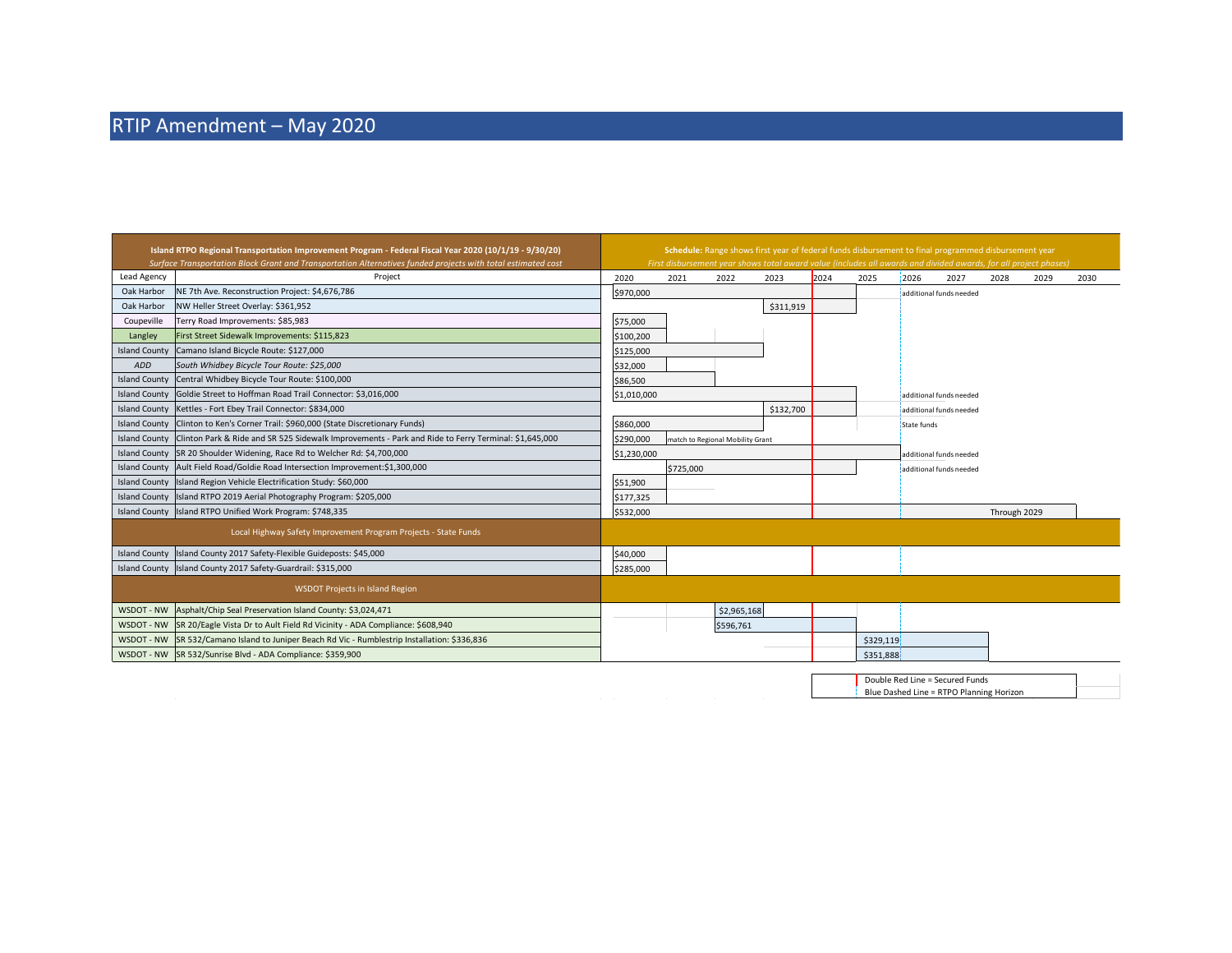## *Table 1. Proposed Changes*

| Project                            | Agency                     | <b>Current RTIP Status</b> | Proposed Change                    |
|------------------------------------|----------------------------|----------------------------|------------------------------------|
| NE 7 <sup>th</sup> Avenue (STBG)   | Oak Harbor                 | \$970,000 in 2020          | \$191,174 in 2020                  |
|                                    |                            |                            | \$345,826 in 2021                  |
| NW Heller Street (STBG)            | Oak Harbor                 | \$311,919 in 2023          | \$31,200 in 2021                   |
|                                    |                            |                            | \$280,727 in 2022                  |
|                                    |                            |                            | (Suggest moving it all to 2022)    |
| <b>Terry Road Paving (STBG)</b>    | Coupeville                 | \$75,000 in 2020           | \$156,646 in 2021 (+new award)     |
| <b>First Street Sidewalks (TA)</b> | Langley                    | \$100,200 in 2020          | Obligated - drops off              |
| <b>Camano Island Bicycle Route</b> | <b>Island County</b>       | \$100,000 in 2020          | Obligating \$35,000 in 2020 - will |
|                                    |                            |                            | drop off                           |
| South Whidbey Bicycle Tour         | <b>Island County</b>       | \$100,000 in 2019          | Obligated \$32,000 in 2020 - drops |
| Route                              |                            |                            | $_{\text{eff}}$                    |
| Central Whidbey Bicycle Tour       | <b>Island County</b>       | \$86,500 in 2020           | \$86,500 in 2022                   |
| Route (TA)                         |                            |                            |                                    |
| <b>Goldie to Hoffman Trail</b>     | <b>Island County</b>       | \$1,010,000 in 2020        | \$223,000 in 2020                  |
| (STBG)                             |                            |                            | \$200,000 in 2021                  |
|                                    |                            |                            | \$587,000 in 2024                  |
| Fort Ebey/Kettles Trail            | <b>Island County</b>       | \$132,700 in 2023          | \$40,000 in 2023                   |
|                                    |                            |                            | \$92,7000 in 2024                  |
| <b>Clinton to Ken's Corner</b>     | <b>Island County</b>       | \$860,000 in 2020          |                                    |
| (Discretionary Funds)              |                            |                            |                                    |
| Clinton P & R & SR 525             | Island County/WSDOT        | \$290,000 in 2020          | \$45,000 in 2020                   |
| Sidewalk Improvements              |                            |                            | \$245,000 in 2021                  |
| SR 20 Shoulder Widening:           | <b>WSDOT/Island County</b> | \$1,230,000 in 2020        | \$180,000 in 2021 (new award)      |
| Race to Welcher                    |                            |                            | \$400,000 in 2022                  |
|                                    |                            |                            | \$685,050 in 2023                  |